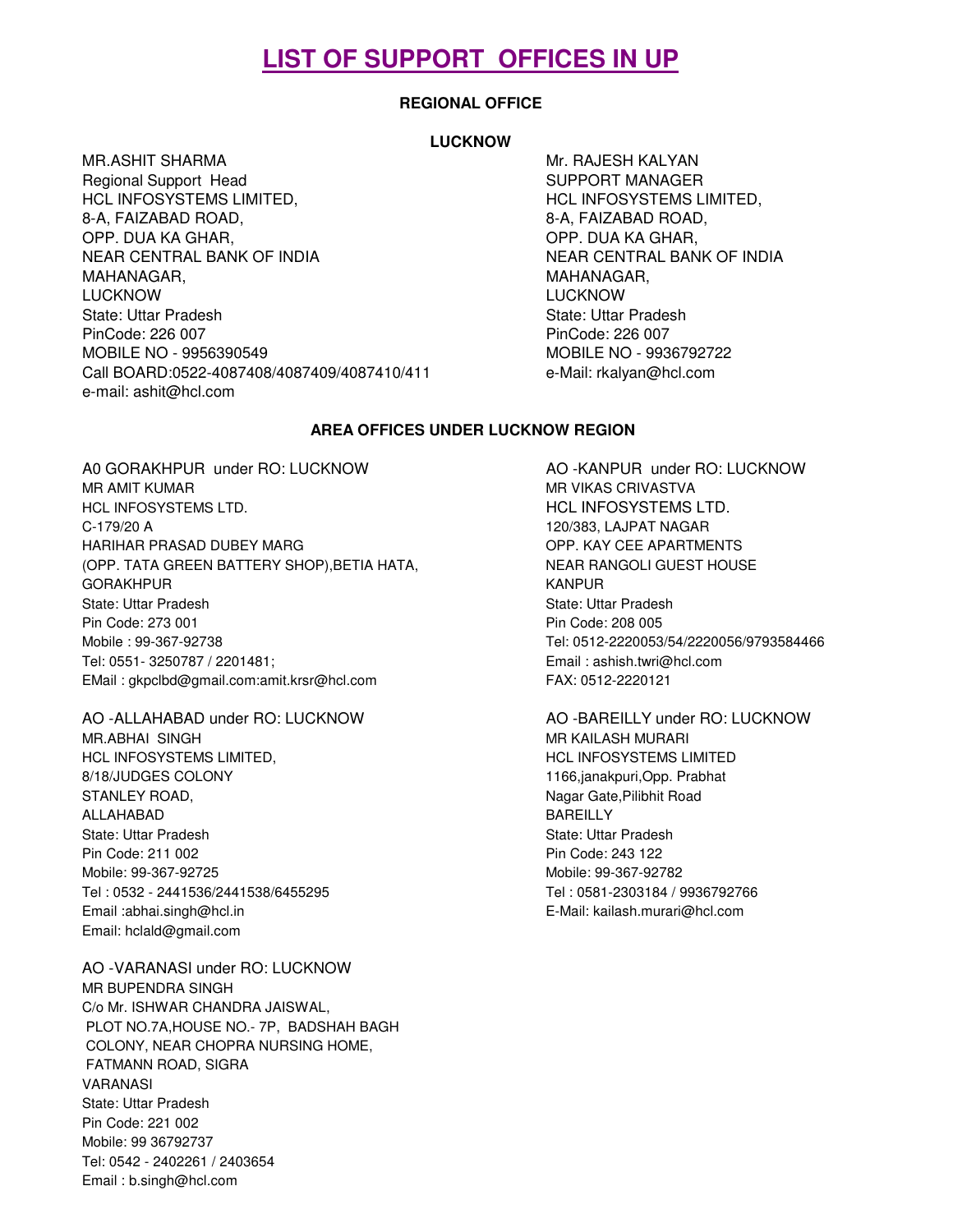# **CE LOCATION UNDER LUCKNOW REGION**

Lucknow Office HCL INFOSYSTEMS LIMITED, 8-A, FAIZABAD ROAD, OPP. DUA KA GHAR, NEAR CENTRAL BANK OF INDIA MAHANAGAR, LUCKNOW State: Uttar Pradesh Call BOARD:0522-4087408/4087409/4087410/411 e-mail: lknclbd@hcl.com

MR PRAVESH KUMAR MARING MARING MARING MARING MARING MARING MARING MARING MARING MARING MARING MARING MARING MA HCL INSYS ENGINEER, THE SECOND HOL INSYS ENGINEER, M/S INDO GULF FERTILIZERS & C/O Kanak Mani Sonekar CHEMICAL INDL. AREA, 2/6/131 - Niyawan , Cantt Road JAGDISHPUR P.O. FAIZABAD SULTANPUR SULTANPUR State: Uttar Pradesh **Pin Code: 224 001** Pin Code: 227 817 Mobile: 9956399519 Mobile:99-563-99511 Tel: Tel: Email : pradeep.pal9235@gmail.com Email : rpravesh.kumar@gmail.com

3) GONDA under RO: LUCKNOW 4) BEHRAICH under RO: LUCKNOW MR ARVIND KUMAR MAURYA MR .BRIJ RAJ HCL INSYS ENGINEER, THE STATE SERVICE SERVICE SERVICE INSYS ENGINEER, C/o Smt. Neeta Singh 75-B,SINGH AUTOMOBILE,NEAR INDIRA 306,, Patel Nagar, Near Gonda Medical centre STADIUM GONDA BEHRAICH State: Uttar Pradesh State: Uttar Pradesh State: Uttar Pradesh State: Uttar Pradesh State: Uttar Pradesh State: Uttar Pradesh State: Uttar Pradesh State: Uttar Pradesh State: Uttar Pradesh State: Uttar Pradesh State: Uttar Pin Code: 270 001 Pin Code: 271 801 Mobile: 99-563-90541 Mobile: 99-563-90546 Tel: Tel: Email :arvind.maurya943@gmail.com Email :brijm@gmail.com

Mr. SUBODH KUMAR MR. BALWANT SINGH C/O Pankaj Mishra, North Communist Communist Communist Communist Communist Communist Communist Communist Communist Communist Communist Communist Communist Communist Communist Communist Communist Communist Communist Communi D-71, Avas Vikas Colony. C/o Mr. R.K.Bajpai HARDOI **A-566, Avas Vikas Colony A-566, Avas Vikas Colony** State: Uttar Pradesh **Company** State: Uttar Pradesh **Opp.** Rly. Station, Pin Code: SITAPUR News Action of the SITAPUR SITAPUR Mobile - 9956399517 Pin Code: 261 001 Tel: Mobile - 99-367-92-742

1) JAGDISHPUR under RO : LUCKNOW 2) FAIZABAD under RO: LUCKNOW

5)HARDOI under RO: LUCKNOW 6)SITAPUR under RO: LUCKNOW Email :spsubodh@yahoo.co.in Email :balwantsingh210@gmail.com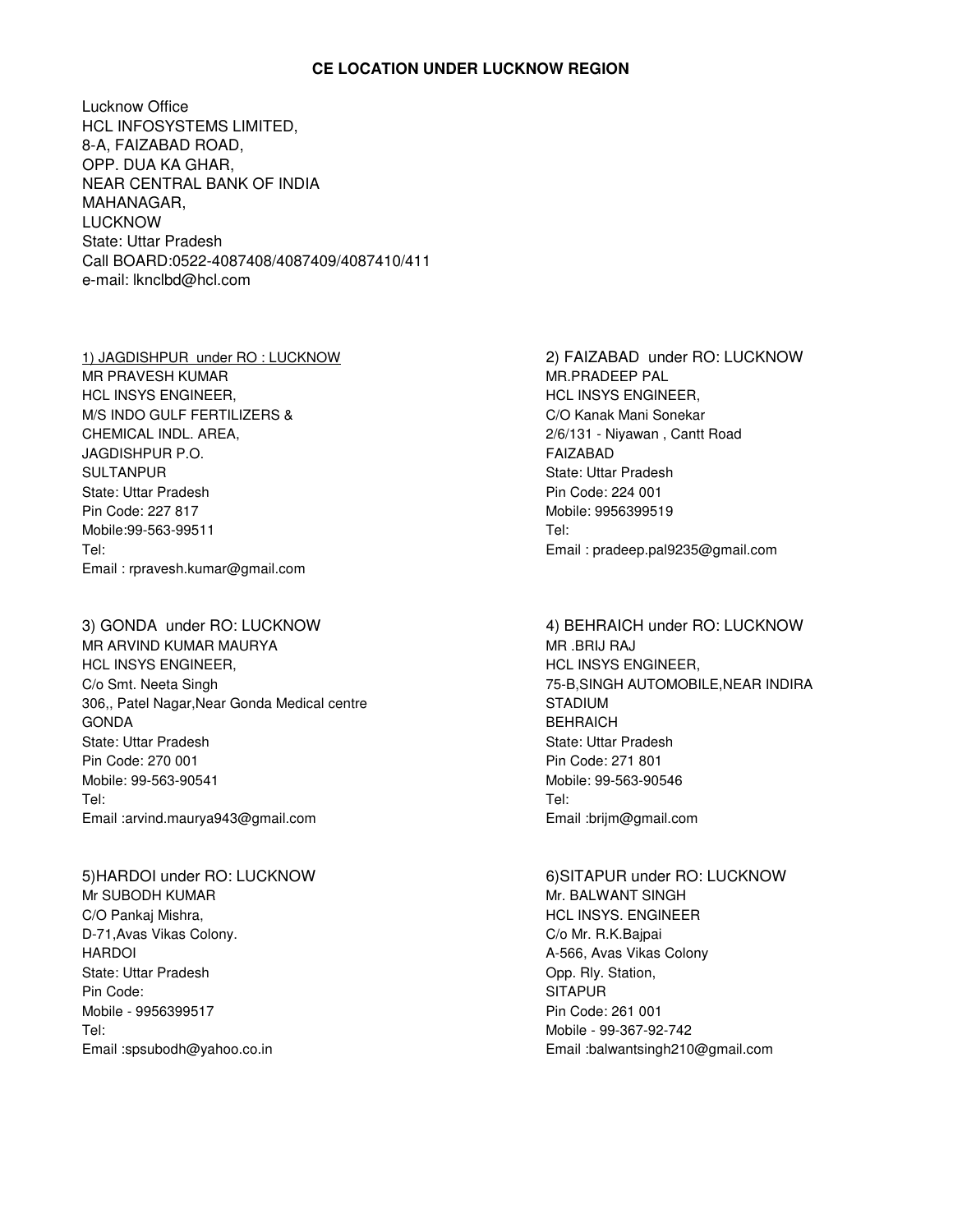Mr ABHAY SRIVASTAVA MARAJAY KUMAR HCL INSYS ENGINEER, C/o Mr. Wazir Khan C/o Mr. Ramesh Chand Srivastava Near Shifa Nursing Home, MI-38/Jawahar Vihar Colony, Gabhariya RAIBAREILLY **SULTANPUR** State: Uttar Pradesh Pin Code-228001 Pin Code: 229 001 Mobile No. :9369613127 Mobile : 99-563-99518 Email :abhay9936019813@gmail.com

09) LAKHIMPUR KHERI under RO LUCKNOW MR AVDESH YADAV C/o Mr. R.K.Verma,House No. 1039,Moti Nagar Colony, Near Jachha Bachha Hospital, LAKHIMPUR KHERI State ;Uttar Pradesh Pin code:262 701 Mobile No. :9956390880 Email:romytenwal@gmail.com

7)RAIBAREILLY under RO: LUCKNOW 08) SULTANPUR:under RO:LUCKNOW

# **CE LOCATION UNDER GORAKHPUR AO**

### 1)BASTI under AO: GORAKHPUR 3) DEORIA under AO: GORAKHPUR

HCL INSYS. ENGINEER **HOLL INSYS ENGINEER** C/o Mr.Rakesh Kumar Srivastava C/o Jungbahadur Singh Shakti Nagar, New Colony, Near Guru Dwara Malviya Road, **DEORIA** BASTI State: Uttar Pradesh State: Uttar Pradesh **Pin Code:274 001** Pin Code: 272 001 Mobile : 99-367-92762 Mobile: 99-367-92761 Tel: Tel: Email : deohcl@gmail.com Email :hclbasti@gmail.com

MR ANIL SRIVASTAVA MR ANIL SRIVASTAVA MR ANIL SANGHAT SINGH HCL INSYS ENGINEER **Company** Singh C/o Mr. Sanjay Singh C/o Mr. Ajay Gupta, Infront of Suraj Cinema, And Alexander Manuel H.NO.111, Munna Colony, Tilak Nagar, Matparganj, Near Subhash Chowk, Padrauna, Near Subhash Chowk, Padrauna, AZAMGARH KUSHINAGAR State: Uttar Pradesh State: Uttar Pradesh State: Uttar Pradesh State: Uttar Pradesh State: Uttar Pradesh State: Uttar Pradesh State: Uttar Pradesh State: Uttar Pradesh State: Uttar Pradesh State: Uttar Pradesh State: Uttar Pin Code: 276 001 Pin Code: 274 304 Mobile: 99-367-92764 Mobile No. 8009909628 Tel: Tel; Email : hclazmg@gmail.com Email:hclkushi@gmail.com

Mr Adesh Kumar Singh Mr. ABHAY SHANKAR TIWARI

### 4)AZAMGARH under AO: GORAKHPUR 5)KUSHINAGAR under AO: GORAKHPUR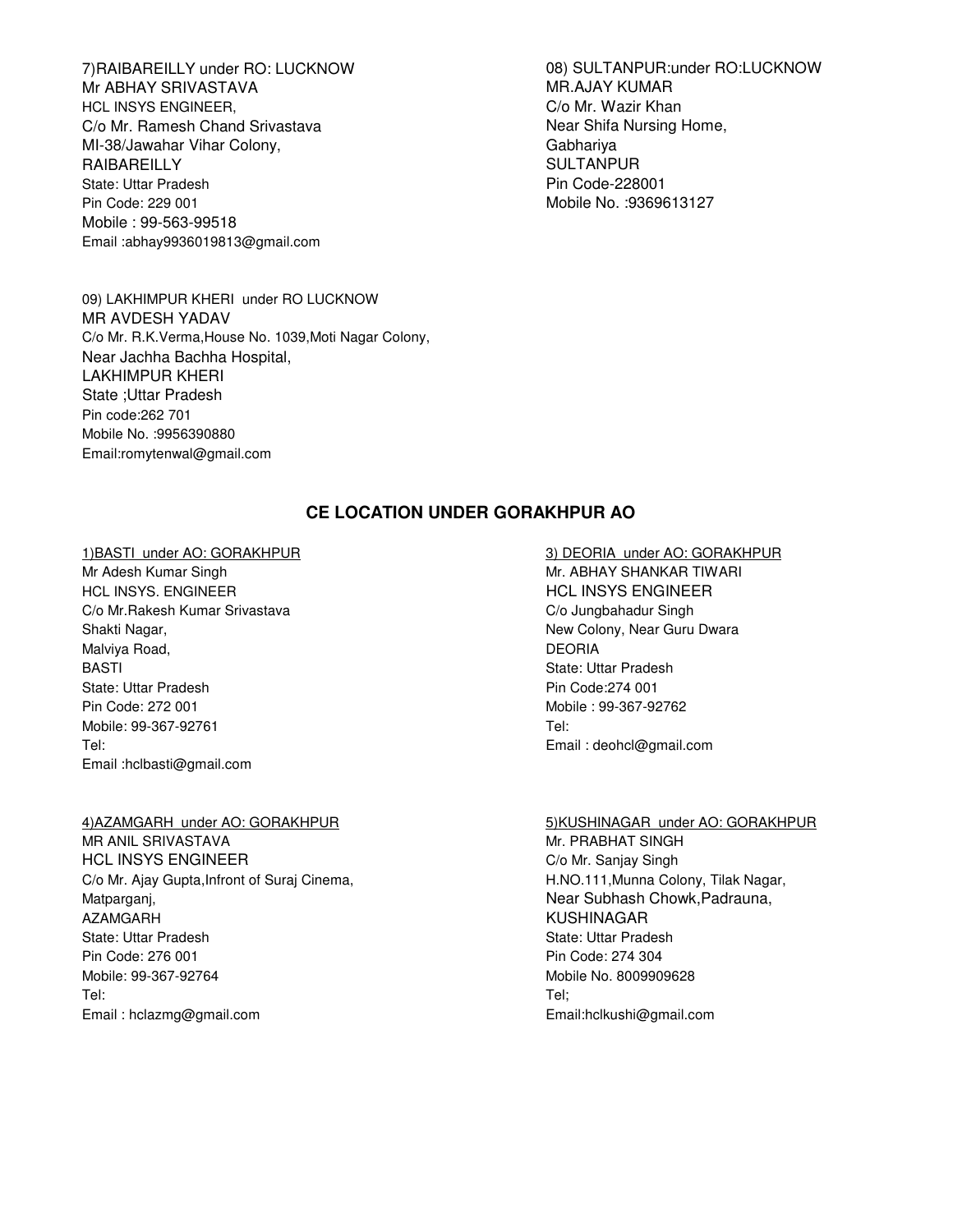# **CE LOCATION UNDER KANPUR AO**

MR SATYENDRA PRATAP SINGH MESHALL MISSION MESHARAT KUMAR CO Mr. Narendra Shivhare C/O Mr Amar Singh 1210,Balaji Niwas, Shakti Nagar 5/107,Awas Vikas Colony Gwalior Road, Near Dr. Saxena Hospital JHANSI FARRUKHABAD State: Uttar Pradesh State: Uttar Pradesh State: Uttar Pradesh State: Uttar Pradesh State: Uttar Pradesh State: Uttar Pradesh State: Uttar Pradesh State: Uttar Pradesh State: Uttar Pradesh State: Uttar Pradesh State: Uttar Pin Code: 284 001 Pin Code: 209 625 Mobile : 99-367-92745 Mobile : 9936792746 Tel: Tel: Email : hcljhs@rediffmail.com Email : hclfbd@gmail.com

MR. HARIDARSHAN TIWARI Mr.SUNIL KUMAR KUSHWAHA C/o Mr. Vishwanath Dixit (Advocate) C/o Mr.Sohan Lal, 962, Shiv Vihar 146-B,Friends Colony, Civil ,Line

### ETAWAH

State: Uttar Pradesh State: Uttar Pradesh State: Uttar Pradesh State: Uttar Pradesh State: Uttar Pradesh State: Uttar Pradesh State: Uttar Pradesh State: Uttar Pradesh State: Uttar Pradesh State: Uttar Pradesh State: Uttar Pin Code: 206 122 Pin Code: 209 801 Mobile - 99-367-92755 Mobile - 99-367-92744 Tel: Tel: Email:haridarshan.tiwari@gmail.com Email : hclunnao@gmail.com

5)BANDA under AO: KANPUR FATEHPUR under AO: KANPUR Mr AMIT KUMAR SAHU MARIT MASAHI MANISH SINGH C/O Mr Rajesh Dwivedi, House No. 919 / II 14/2 ITI Road Gali No. 10, Swaraj Colony **FATEHPUR** BANDA State:Uttar Pradesh State: Uttar Pradesh **Pin Code: 212 601** Pin Code: 212 601 Pin Code: 210 001 Mobile:9795071106 Mobile - 99-563-90859 Tel: Tel: Email: manishsingh\_ftp@gmail.com Email:amitraj\_sahu@yahoo.com

ORAI under A.O.KANPUR MR. RAFIQ KHAN C/o MR. Mohd Latif Khan,128,Ballabh Nagar, Near Sia Mosque ORAI State :Uttar Pradesh Pin Code :285 001 Mobile No. 9335075668 Tel: Email:rafiq.khan@gmail.com

### 1)JHANSI under AO: KANPUR 2) FARRUKHABAD under AO: KANPUR

3)ETAWAH under AO: KANPUR 4)UNNAO under AO: KANPUR UNNAO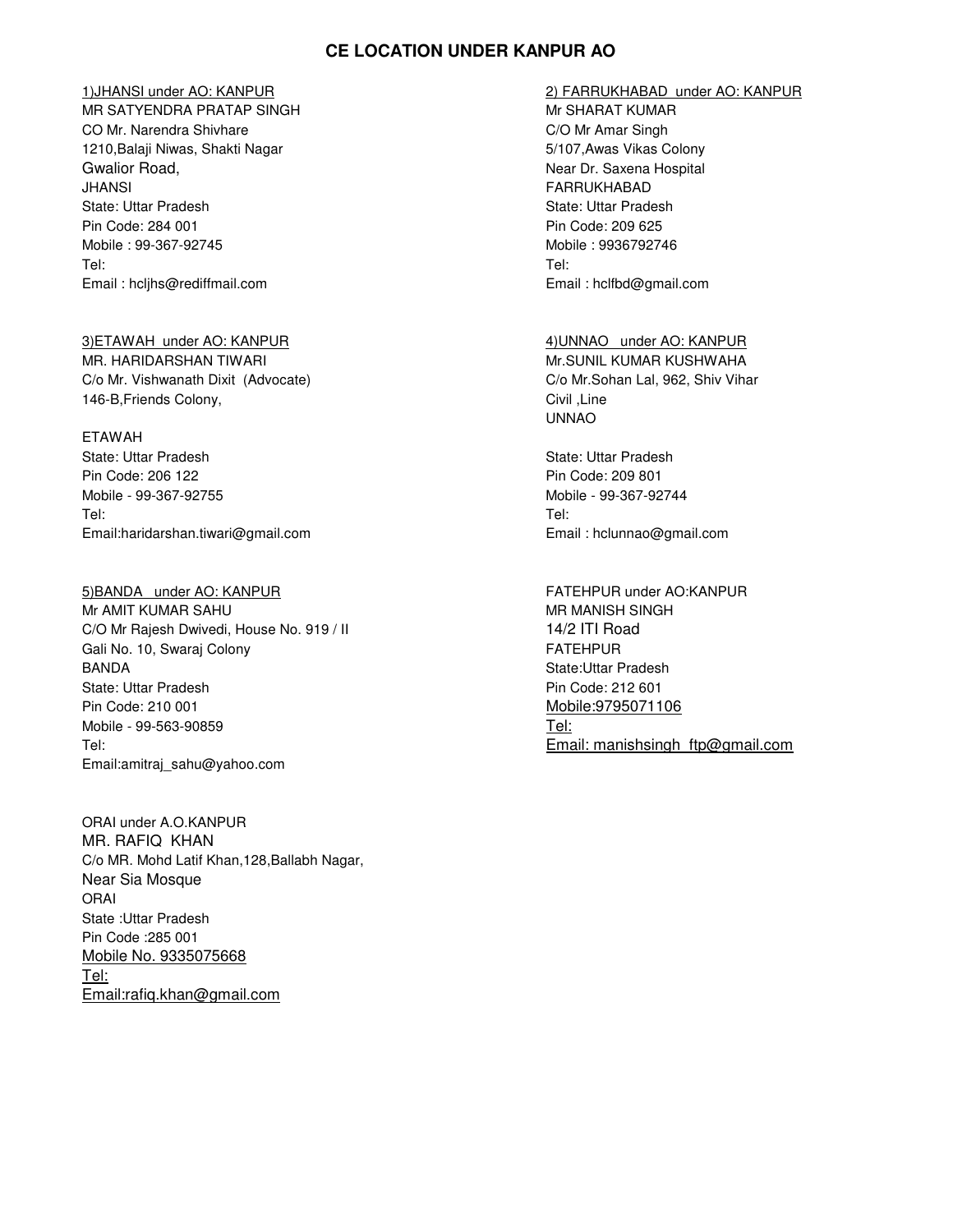# **CE LOCATION UNDER ALLAHABAD AO**

1)PRATAPGARH under AO ALLAHABAD 2)MIRZAPUR under AO ALLAHABAD MR.RAM MANI MR SUNIL KUMAR HCL INSYS ENGINEER C/O Mr.Shiv Shankar Vishwakarma Pratima Niwas, C/o Kailash Nath **Pandey Colony, Behind SP Office** Pandey Colony, Behind SP Office Takargunj,Beside Pawan palace **Kacheri Compound, Civil Lines,** Kacheri Compound, Civil Lines, PRATAPGARH MIRZAPUR NEWSFILM AND THE STATE OF THE MIRZAPUR State: Uttar Pradesh State: Uttar Pradesh State: Uttar Pradesh State: Uttar Pradesh State: Uttar Pradesh State: Uttar Pradesh State: Uttar Pradesh State: Uttar Pradesh State: Uttar Pradesh State: Uttar Pradesh State: Uttar Pin Code: 230 001 Pin Code: 230 001 Mobile : 9956390520 Mobile : 99-563-90523 Tel: Tel: Email :ram.mani@hcl.in Email : kmr.sunil@hcl.com

3)SHAKTINAGAR under AO ALLAHABAD 4)RIHANDNAGAR under AO ALLAHABAD Mr. RITESH SAHU MARA PATEL MARA TASHIR MARA PATEL MARA PATEL MARA PATEL HCL INSYS ENGINEER, THE STATE STATE STATE OF THE STATE OF THE STATE OF THE STATE OF THE STATE OF THE STATE OF THE STATE OF THE STATE OF THE STATE OF THE STATE OF THE STATE OF THE STATE OF THE STATE OF THE STATE OF THE STAT IInd BH, 126/128 Vidduit Vihar NTPC, RIHAND SUPER THERMAL Colony NTPC Shaktinagar **POWER CORPN, P.O. RIHAND NAGAR,** P O SHAKTINAGAR, Distt. Sonebhadra DISTT. SONEBHADRA - (U.P.) State: Uttar Pradesh State: Uttar Pradesh State: Uttar Pradesh State: Uttar Pradesh State: Uttar Pradesh State: Uttar Pradesh State: Uttar Pradesh State: Uttar Pradesh State: Uttar Pradesh State: Uttar Pradesh State: Uttar Pin Code:231222 Pin Code :231223 Mobile : 09826834584 Mobile : 8009909606 Tel: Tel: Email :hclskt@gmail.com Email : puspendra.patel@hcl.in

5)RENUKOOT under AO ALLAHABAD MR.MANOJ KUMAR KUSHWAHA HCL INSYS ENGINEER, HITECH CARBON,MURDHAWA INDUSTRIAL AREA,RENUKOOT, DISTT SONEBHADRA State: Uttar Pradesh Pin Code: Mobile : 99-563-99502 Tel: Email : manojkush86@gmail.com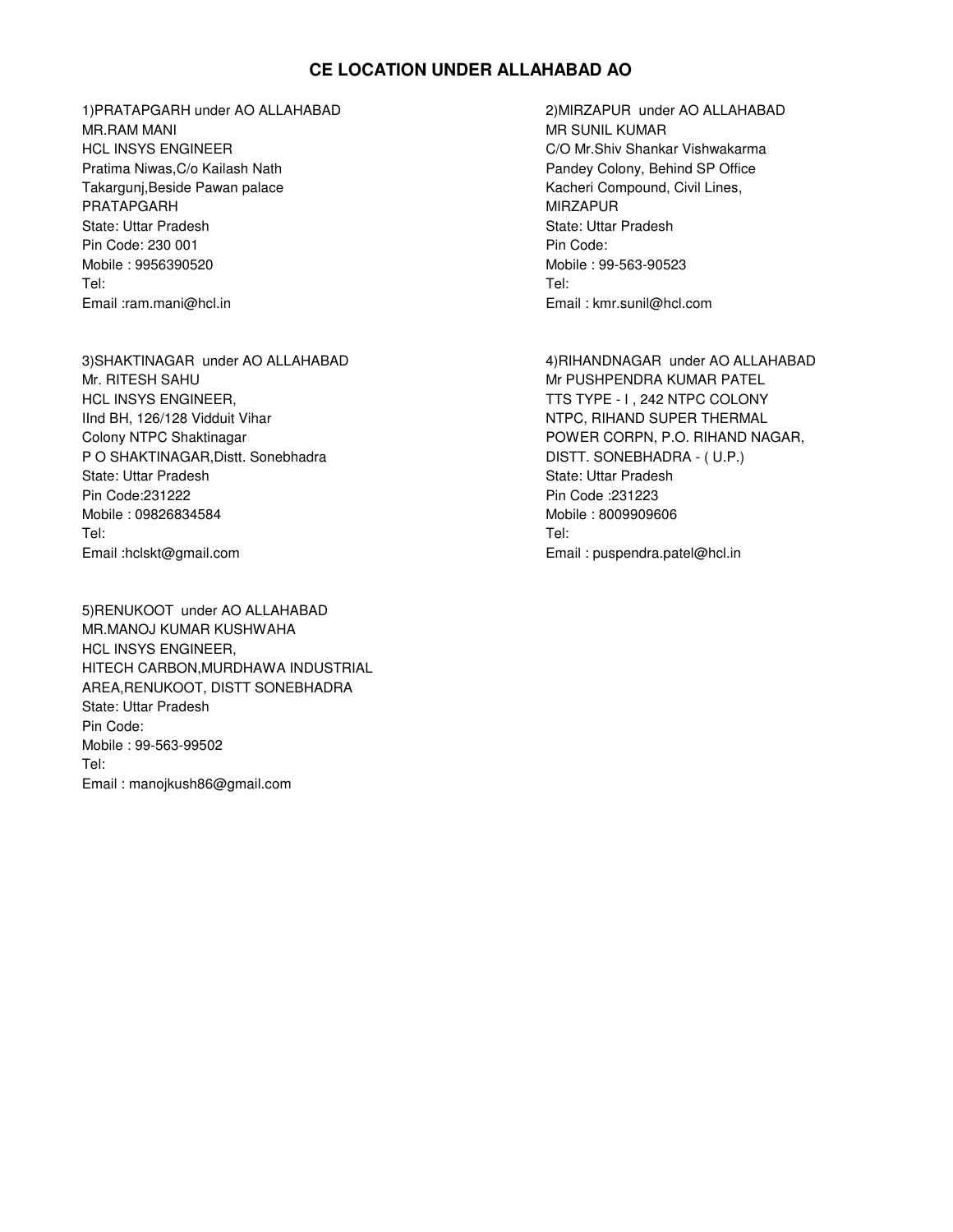# **CE LCATION UNDER BAREILLY AO**

1)SHAHJAHANPUR under AO: BAREILLY 2)BADAUN under AO: BAREILLY MR SACHIN JAISWAL MR.PRASHANT KUMAR AGARWAL HCL INSYS ENGINEER, The CIVIL LINES, Krishna Puri C.O Mr. Puttu Lal Verma BADAUN(U.P.) H.No. 1012,mahmand jalal Nagar,Near ;illi Masji, SHAHJAHANPUR State: Uttar Pradesh State: Uttar Pradesh **Pin Code: 243 601** Pin Code: 243 601 Pin Code: 242 001 Mobile: 9557000611 Mobile: 99-367-92724 Tel: Tel: Email : agarwalhcl1@gmail.com Email : nigbly@rediffmail.com

3)PILIBHIT under AO: BAREILLY 4)MORADABAD under AO: BAREILLY JASVEER SINGH MR CHANDER VEER C/o Mr. Sunil Rastogi, House No. 19, C/o Mr. R.C.Gupta Mohalla Tori Lal, **7/B,Shakti Nagar Line Par**, PILIBHIT NORADABAD NORADABAD NORADABAD MORADABAD State: Uttar Pradesh State: Uttar Pradesh Pin Code: 262 001 Pin Code: 244 001 Mobile: 9936792770 Mobile: 9634692834 Tel: Tel: Email : agarwalhcl1@gmail.com Email : dutt.chandraveer@hcl.com

5)BIJNOR - under AO: BAREILLY SUDHIR KUMAR C/o Mr. Mulchand, Near Doctor Ansul Tyagi Hidal Colony, Dhampur, BIJNOR State: Uttar Pradesh Pin Code: 246 761 Mobile : 9634757090 Tel: Email :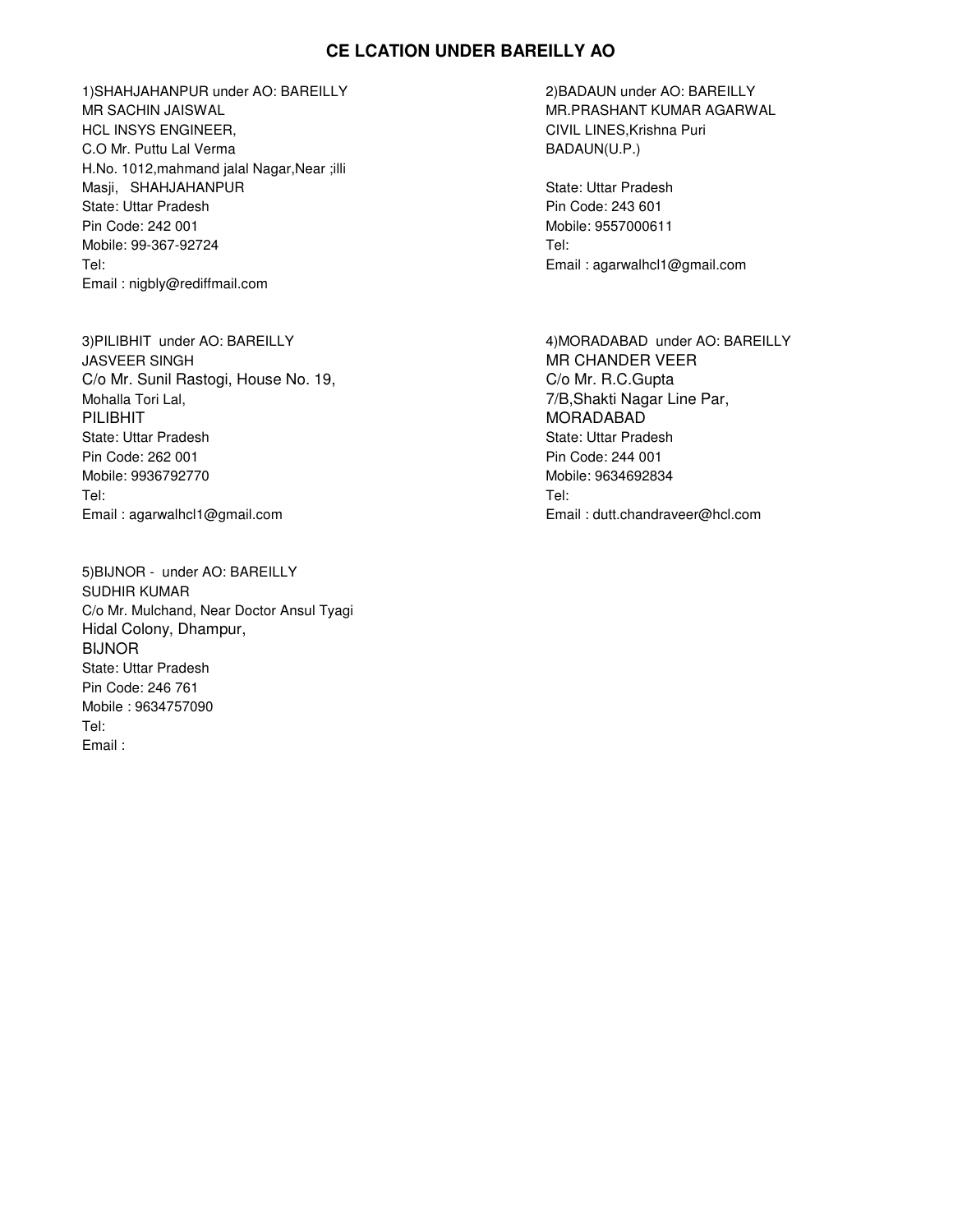# **CE LOCATION UNDER VARANASI AO**

1)JAUNPUR under AO: VARANASI 2)GHAZIPUR under AO: VARANASI Mr. ANOOP K.S. No. 2008 and the set of the set of the set of the set of the set of the set of the set of the set of the set of the set of the set of the set of the set of the set of the set of the set of the set of the set C/O Mr.SUDHEER MALHOTRA (ADV) SUBHRA HOTEL , MAHUA BAGH MACHHRATTA CHOWK **ROON NO.202,** JAUNPUR GHAZIPUR State: Uttar Pradesh State: Uttar Pradesh State: Uttar Pradesh State: Uttar Pradesh State: Uttar Pradesh State: U Pin Code: 222 001 Pin Code: 233 001 Mobile : 99-367-92735 Mobile : 99-367-92732 Tel: Tel: Email : hcljnp@gmail.com Email : hclgzp@gmail.com

MR.SUNIL SHUKLA MAR.SUNIL SHUKLA MAR.SUNIL SHUKLA MAR.SUNIL SHUKLA MAR. AJEET SRIVASTAVA Mehdi Dava Khana,quazi pura CIVIL LINE,KAKKADI, BALLIA NEAR PARAS CARPET, State: Uttar Pradesh BHADOHI Pin Code: 277 001 State:Uttar Pradesh Mobile - 9956390529 Pin Code: Tel: Mobile - 9956390526 Email : hclbal@gmail.com Email : hclbdh@gmail.com

5)MAU under AO: VARANASI MR.ARIF JAFFAR HCL INSYS. ENGINEER C/o Mr. Rajiv Pandey,Infront of City Medical, Near Madhav Hotel, Nizzamuddinpura, MAU State: Uttar Pradesh Pin Code: 275 101 Mobile:99-563-90525 Tel: Email :hclmaunath@gmail.com

3)BALLIA under AO: VARANASI 4)BHADOHI under AO: VARANASI C/O Dr. Ateequr RAHMAN CHOURASIA CHOURASIA CHOURASIA